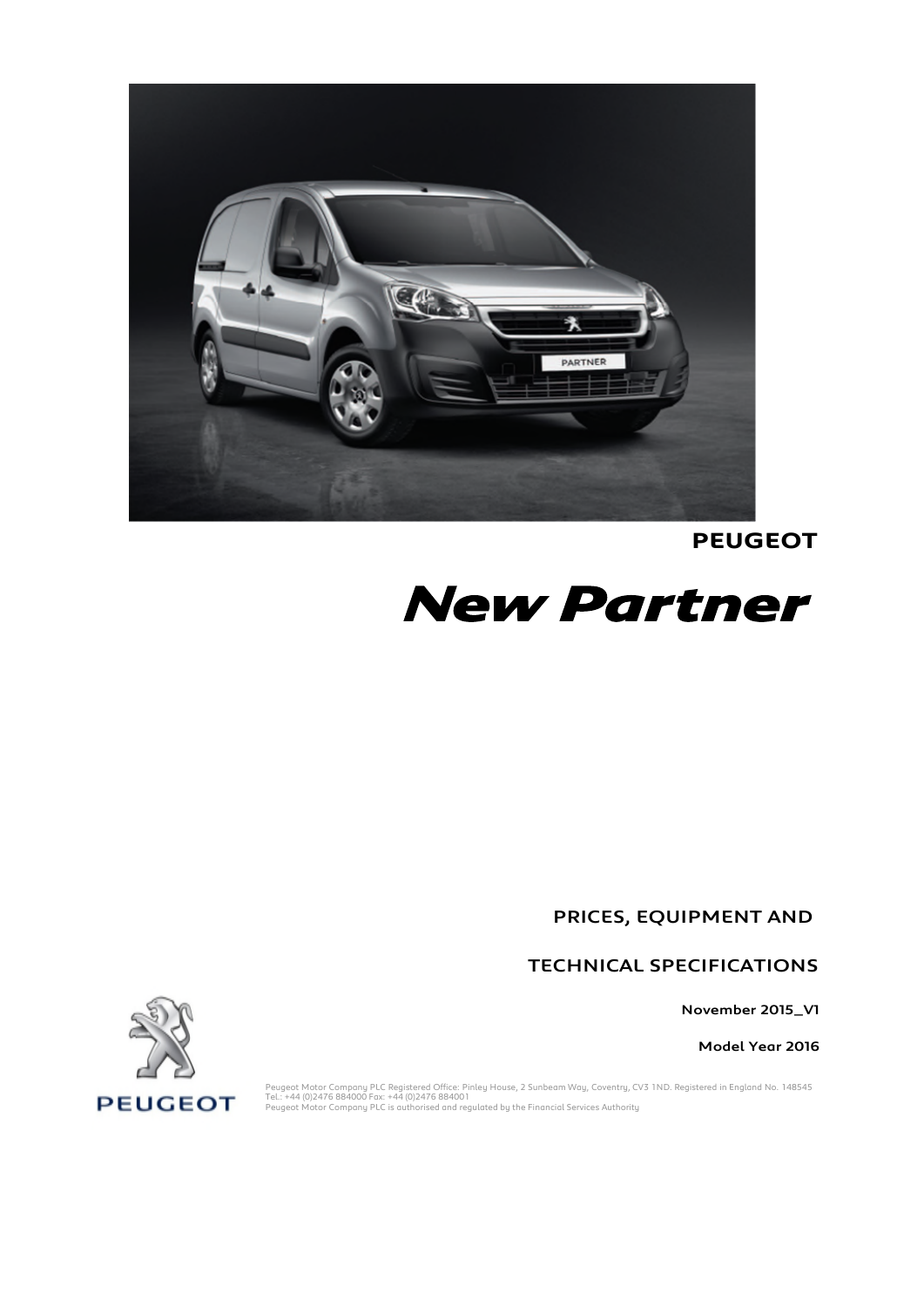## **1. CHOOSE YOUR BODY STYLE**

## Choose between 2 body styles:

Partner Panel Van



Partner Crew Van

(N.B. Side doors solid as standard, glazed as an option VG01)

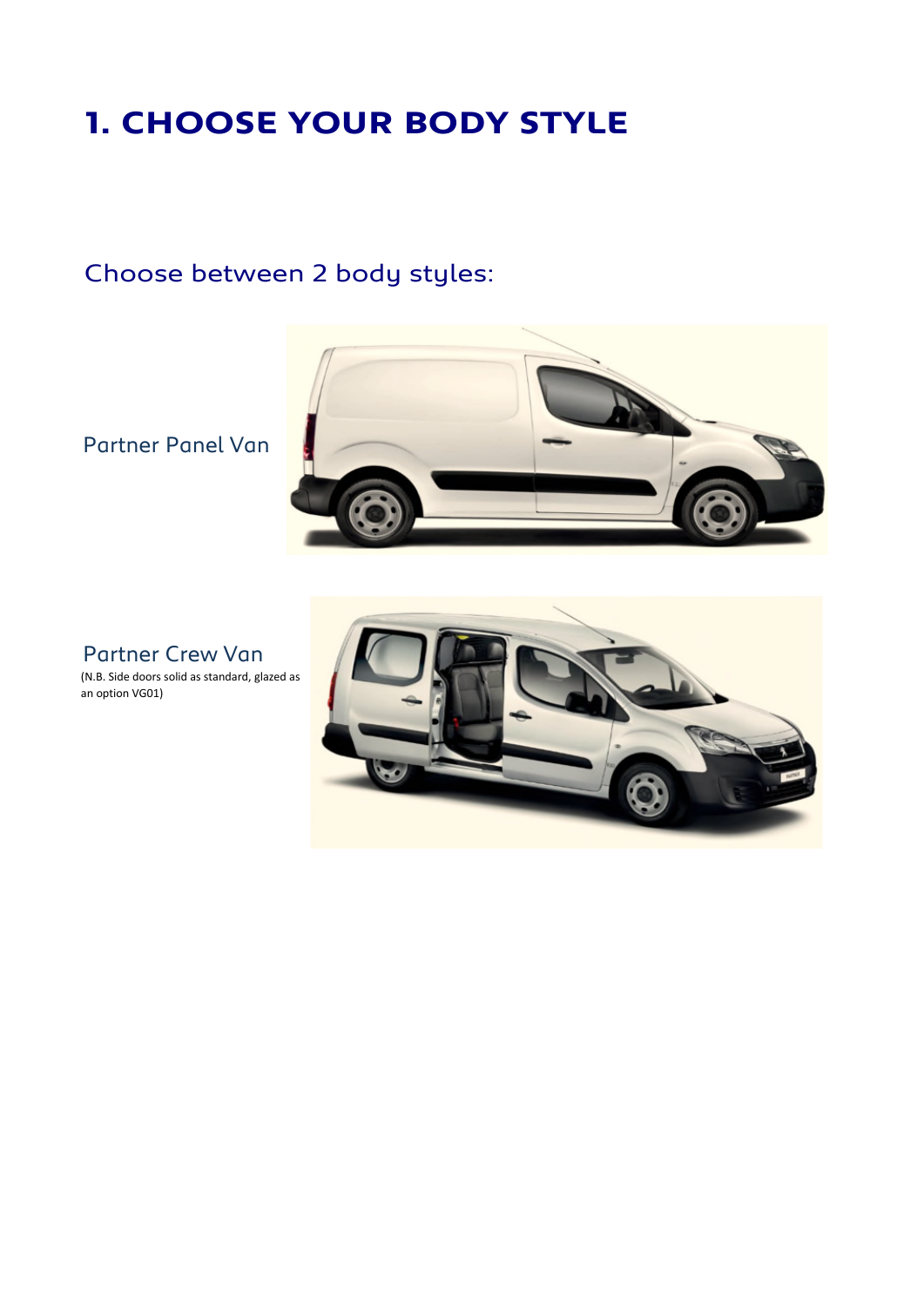### **2.1 CHOOSE YOUR LEVEL - PANEL VAN**

| <b>PROFESSIONAL</b>     |  |                            |                                                                                                                                                       |  |  |  |  |
|-------------------------|--|----------------------------|-------------------------------------------------------------------------------------------------------------------------------------------------------|--|--|--|--|
| <b>KEY STATS</b>        |  |                            | KEY FEATURES (SE+)                                                                                                                                    |  |  |  |  |
| Payload<br>- 625/850 kg |  |                            | <b>Heating &amp; Ventilation</b><br>- Air conditioning and athermic windscreen                                                                        |  |  |  |  |
| Loadspace<br>$-3.33$    |  |                            | Comfort & Convenience<br>- Rear parking aid                                                                                                           |  |  |  |  |
|                         |  | $+$<br>ш<br>$\overline{v}$ | Safety & Security<br>- Half-height bulkhead with mesh grille and load space access door<br>- Alarm<br>- Available in All-Terrain Grip Control version |  |  |  |  |
|                         |  |                            | <b>Exterior Features</b><br>- 15 inch 'Atacama' wheel trims                                                                                           |  |  |  |  |
|                         |  |                            | Technology & Entertainment<br>- Colour touchscreen, DAB digital radio, Bluetooth® and USB socket<br>- TomTom GO 5000 semi-integrated navigation       |  |  |  |  |
| <b>SE</b>               |  |                            |                                                                                                                                                       |  |  |  |  |
| <b>KEY STATS</b>        |  |                            | KEY FEATURES (S+)                                                                                                                                     |  |  |  |  |

KEY STATS KEY FEATURES (S+) Payload **Technology & Entertainment** - 625/750/850kg Loadspace **Interior Features**  $-3.3/3.7m<sup>3</sup>$ - 12 volt socket in cargo area - Hard plastic floor protection in cargo area Exterior Features - Nearside sliding side door (Twin sliding side doors standard on L2) Seating  $\ddot{5}$ - Cruise control and speed limiter - Multi Flex passenger seat (dual passenger seat with fold-into-floor outer seat)

**S**

KEY STATS KEY FEATURES Payload Safety & Security - 625/750/850kg - ESC with Hill Start Assist, ABS braking including EBA and EBFD - Automatic activation of hazard lights on major deceleration Loadspace **Communist Communist Communist Communist Communist Communist Communist Communist Communist Communist Communist Communist Communist Communist Communist Communist Communist Communist Communist Communist Communist C**  $-3.3/3.7m<sup>3</sup>$ - Driver's ladder frame protector - Driver's airbag - Electric front windows with one-touch on driver's side - Electric door mirrors - Available in All-Terrain Grip Control version Technology & Entertainment - Radio/CD (plays MP3-encoded discs) Interior Features - 12 volt socket in dashboard - 6 tie-down hooks in load area - Driver's seat rake and reach adjustable - Individual passenger seat Exterior Features - Unglazed asymmetric rear doors, opening to 180 degrees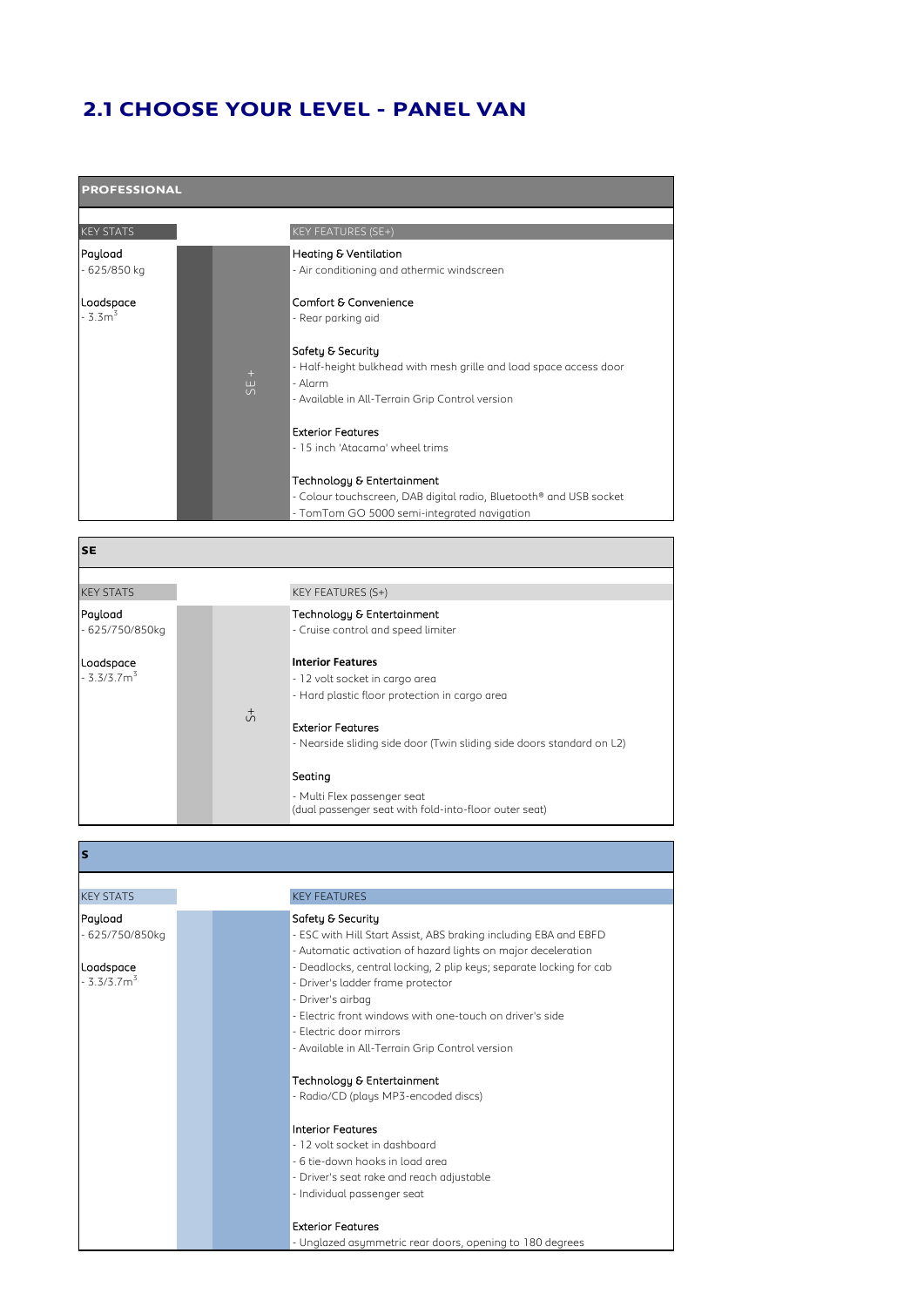### **2.2 CHOOSE YOUR LEVEL - PANEL VAN EV**

| <b>SE</b>             |                                                                                                                                                                                                                                                                                                                                                                          |
|-----------------------|--------------------------------------------------------------------------------------------------------------------------------------------------------------------------------------------------------------------------------------------------------------------------------------------------------------------------------------------------------------------------|
|                       |                                                                                                                                                                                                                                                                                                                                                                          |
| <b>KEY STATS</b>      | KEY FEATURES (S+)                                                                                                                                                                                                                                                                                                                                                        |
| Payload<br>$-636kg$   | Heating & Ventilation<br>- Air conditioning and athermic windscreen                                                                                                                                                                                                                                                                                                      |
| Loadspace<br>$-3.3m3$ | Safety & Security<br>- ESC with Hill Start Assist, ABS braking including EBA and EBFD<br>- Deadlocks, central locking, 2 plip keys; separate locking for cab<br>- Driver's airbag<br>- Electric front windows with one-touch on driver's side<br>- Electric door mirrors                                                                                                 |
|                       | Seating<br>- Multi Flex passenger seat<br>(dual passenger seat with fold-into-floor outer seat)<br>Technology & Entertainment<br>- Radio/CD (plays MP3-encoded discs)<br><b>Charging Equipment</b><br>- Normal Charge socket - located on the offside front wing.<br>- Rapid Charge socket - located on the nearside rear wing.                                          |
|                       | <b>Interior Features</b><br>- 12 volt socket in cargo area<br>- Battery meter<br>- Auxiliary consumption gauge - indicates the impact on battery performance<br>when using equipment such as air conditioning<br><b>Exterior Features</b><br>- Nearside sliding side door<br>- Unglazed asymmetric rear doors, opening to 180 degrees<br>- 15 inch 'Atacama' wheel trims |

### Additional Product Information

### Plug-in Van Grant

You can save 20% (up to a maximum of £8,000) of the price of a Partner Electric thanks to a Government grant. The grant is available to everyone, for more information visit: https://www.gov.uk/plug-in-car-van-grants/overview

### Normal Charge and Rapid Charging Modes

Normal Charge - Carried out via a standard 3 pin-plug which allows the vehicle to be charged in 12 hours, alternatively the vehicle can be charged in 8 hours via a dedicated charging point. This method of charging is most suited to vehicles that are parked overnight or during the day in one location. The charge point for this mode of charging is located on the offside front wing.

Rapid Charge - Carried out at a special rapid charging station and takes only approximately 35 minutes to reach 80% of the capacity of the battery. The special cable for fast charging, secured to the station, is connected in the charging flap located at the rear nearside of the vehicle.

### Battery Information

Battery Pack – Provides a driving range of up to 106 miles per charge. Consists of 80 cells split into 2 parts located underbody. Both contained under the body of the vehicle at the rear with no impact on load volume. The electric motor is located under the bonnet at the front of the vehicle.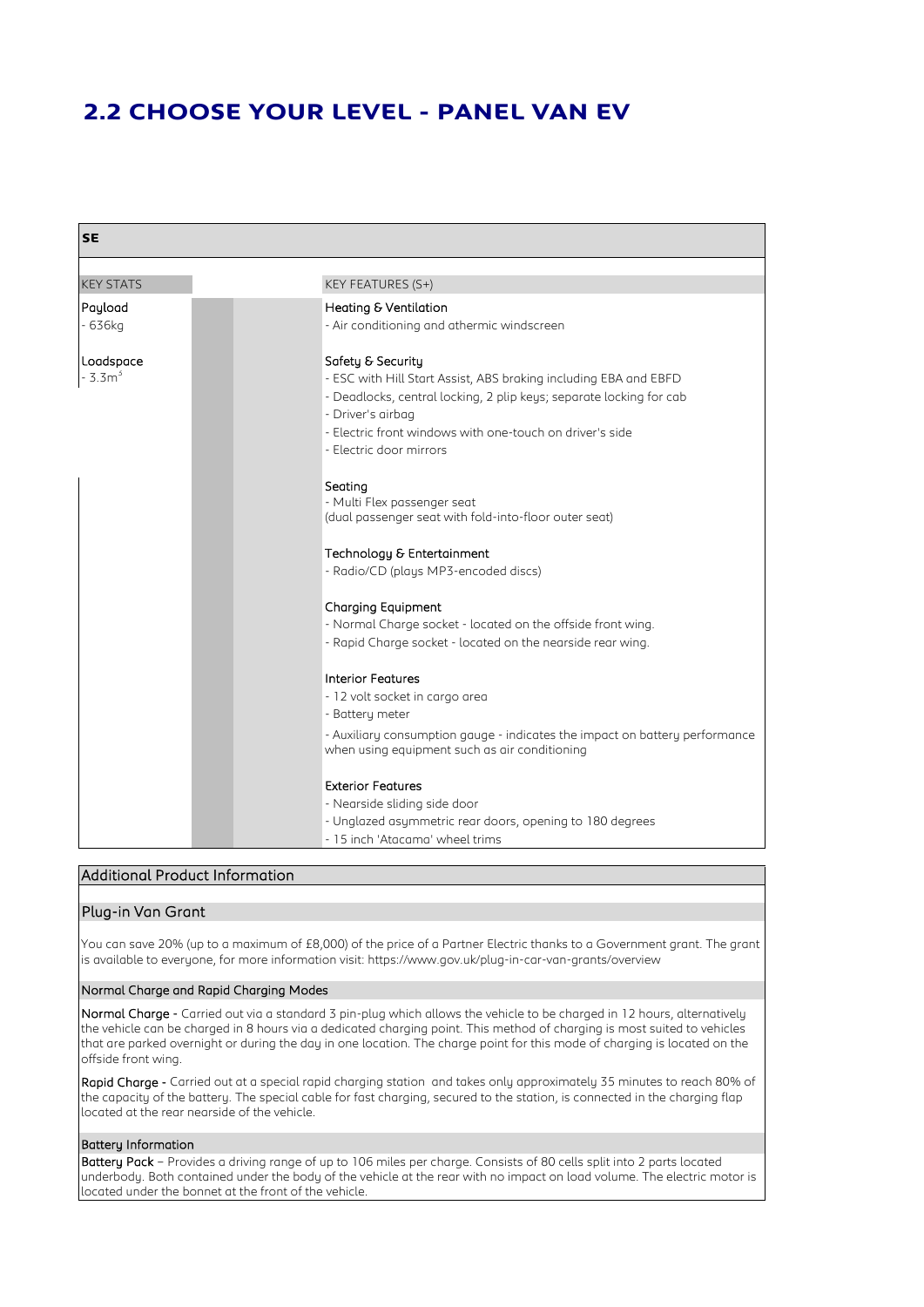## **2.3 CHOOSE YOUR LEVEL - CREW VAN**

| ls               |                                                                                  |
|------------------|----------------------------------------------------------------------------------|
|                  |                                                                                  |
| <b>KEY STATS</b> | <b>KEY FEATURES</b>                                                              |
| Payload          | Safety & Security                                                                |
| - 738kg          | - ESC with Hill Start Assist, ABS braking including EBA and EBFD                 |
|                  | - Automatic activation of hazard lights on major deceleration                    |
| Loadspace        | - Deadlocks, central locking, 2 plip keys; separate locking for cab              |
| $-3.3/2.4m3$     |                                                                                  |
|                  | Technology & Entertainment                                                       |
|                  | - Radio/CD (plays MP3-encoded discs)                                             |
|                  |                                                                                  |
|                  | Interior Features                                                                |
|                  | - 6 tie-down hooks in load area                                                  |
|                  | - Driver's seat rake and reach adjustable                                        |
|                  | - Individual front passenger seat                                                |
|                  |                                                                                  |
|                  | - Three-seater folding bench in second row with integrated, movable bulkhead     |
|                  |                                                                                  |
|                  | <b>Exterior Features</b>                                                         |
|                  | - Twin sliding side doors                                                        |
|                  | - Glazed asymmetric rear doors, opening to 180 degrees; window in larger door is |
|                  | heated, with windscreen wiper                                                    |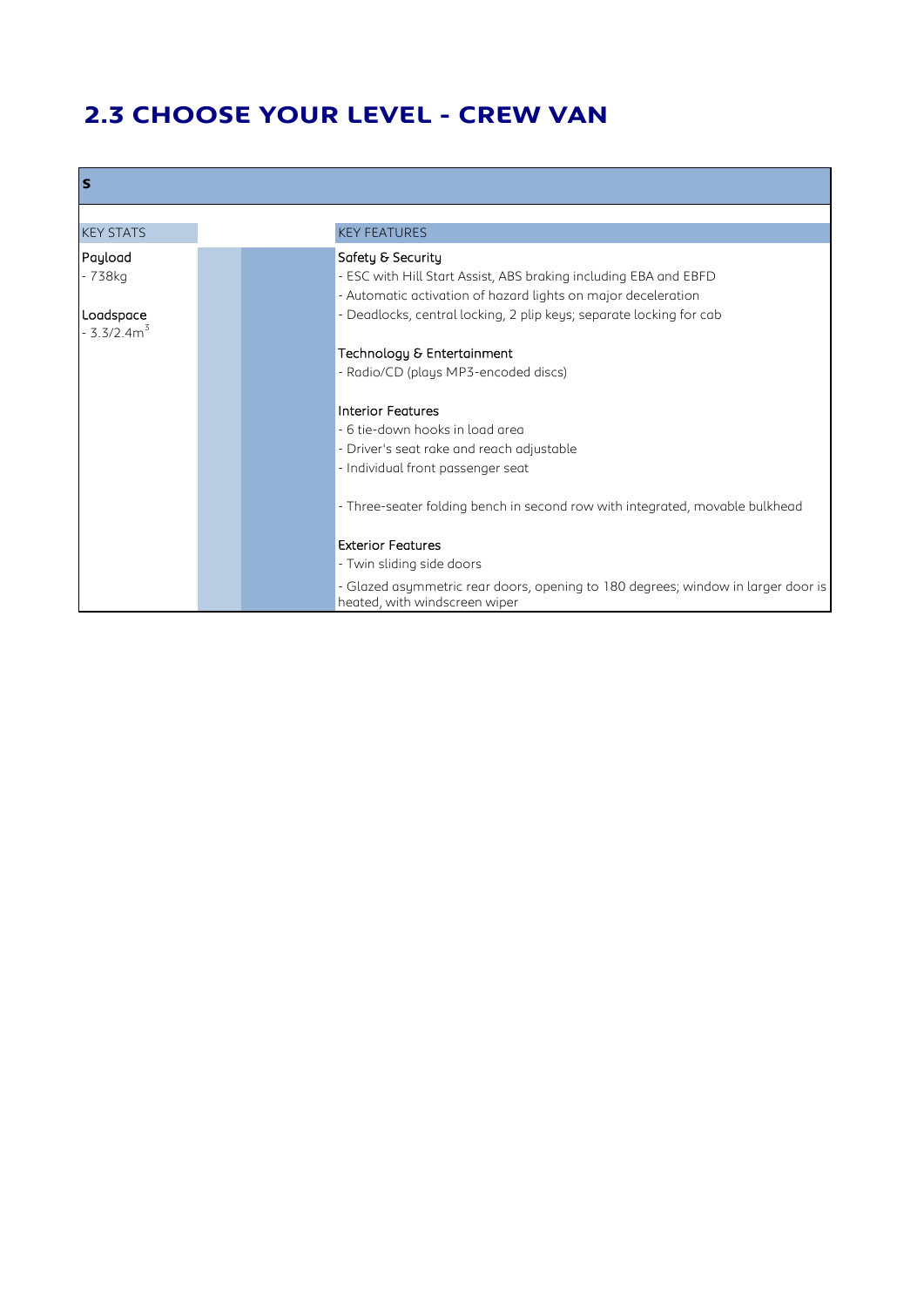## **3. CHOOSE YOUR VERSION**

Peugeot Partner: Manufacturer's Recommended Retail Price List Model Year 2016

|              |               |                                                                             |            |                      |                |                   | <b>GROSS</b>   |                 |              |            |              | <b>'ON THE</b>       |
|--------------|---------------|-----------------------------------------------------------------------------|------------|----------------------|----------------|-------------------|----------------|-----------------|--------------|------------|--------------|----------------------|
|              |               |                                                                             |            | <b>VERSION TITRE</b> |                | <b>LOAD</b>       | <b>VEHICLE</b> |                 | <b>BASIC</b> |            | <b>TOTAL</b> | <b>ROAD'</b>         |
|              | <b>LENGTH</b> | <b>ENGINE</b>                                                               | <b>BHP</b> | <b>CODE</b>          | <b>PAYLOAD</b> | <b>SPACE</b>      | <b>WEIGHT</b>  | CO <sub>2</sub> | <b>MRRP</b>  | <b>VAT</b> | <b>MRRP</b>  | <b>MRRP</b>          |
|              | (mm)          |                                                                             |            |                      | (kg)           | (m <sup>3</sup> ) | (kg)           | (g/km)          | (E)          | (E)        | (E)          | (E)                  |
|              |               |                                                                             |            |                      |                |                   |                |                 |              |            |              |                      |
|              |               | <b>PANEL VAN</b>                                                            |            |                      |                |                   |                |                 |              |            |              |                      |
|              | L1 (4380)     | 1.6L HDI 75<br>5-speed manual<br>PART S L1 HDI75                            | 75         | 2PB9J0CBG570A031     | 641            | 3.3               | 1935           | 131             | 13,215       | 2,643      | 15,858       | £16.747              |
|              | L1 (4380)     | 1.6L HDI 92<br>5-speed manual<br>PART S L1 HDI92                            | 92         | 2PB9J0CBF570A031     | 876            | 3.3               | 2170           | 132             | 13,785       | 2,757      | 16,542       | £17,431              |
| $\mathbf{v}$ | L1 (4380)     | 1.6L HDI 92 ATV with Grip Control<br>5-speed manual<br>PART S L1 HDI92 ATV  | 92         | 2PB9J0CBF5709W31     | 876            | 3.3               | 2170           | 132             | 14,385       | 2,877      | 17,262       | £18.151              |
|              | L1 (4380)     | 1.6L BlueHDi 100 SSS<br>5-speed manual<br>PART S L1 BHDI100SS               | 100        | 2PB9J0CKEJ70A031     | 860            | 3.3               | 2180           | 110             | 14,235       | 2,847      | 17,082       | £17,971              |
|              | L2 (4628)     | 1.6L HDI 92<br>5-speed manual<br>PART S L2 HDI92                            | 92         | 2PB95BCBF570A031     | 841            | 3.7               | 2130           | 143             | 14,415       | 2,883      | 17,298       | £18,187              |
|              |               |                                                                             |            |                      |                |                   |                |                 |              |            |              |                      |
|              | L1 (4380)     | 1.6L VTi 98 Petrol<br>5-speed manual<br>PART SE L1 VTI98                    | 98         | 2PB9J0GCK570A831     | 641            | 3.3/3.7           | 1960           | 150             | 13,045       | 2,609      | 15,654       | £16,543              |
|              | L1 (4380)     | 1.6L HDI 75<br>5-speed manual<br>PART SE L1 HDI75                           | 75         | 2PB9J0GBG570A031     | 641            | 3.3/3.7           | 1945           | 131             | 13,595       | 2,719      | 16,314       | £17,203              |
|              | L1 (4380)     | 1.6L HDI 92<br>5-speed manual<br>PART SE L1 HDI92                           | 92         | 2PB9J0GBF570A031     | 896            | 3.3/3.7           | 2200           | 132             | 14,165       | 2,833      | 16,998       | £17,887              |
| ι.           | L1 (4380)     | 1.6L HDI 92 ATV with Grip Control<br>5-speed manual<br>PART SE L1 HDI92 ATV | 92         | 2PB9J0GBF5709V31     | 896            | 3.3/3.7           | 2200           | 132             | 14,765       | 2,953      | 17,718       | £18,607              |
|              | L1 (4380)     | 1.6L BlueHDi 100 S&S<br>5-speed manual<br>PART SEL1 BHDI100SS               | 100        | 2PB9J0GKEJ70A031     | 855            | 3.3/3.7           | 2210           | 110             | 14,615       | 2,923      | 17,538       | £18,427              |
|              | L1 (4380)     | 1.6L BlueHDi 100 S&S<br>6-speed ETG<br>PART SEL1 BHDI100ETG                 | 100        | 2PB9J0GKES70A031     | 850            | 3.3/3.7           | 2210           | 108             | 15,165       | 3,033      | 18,198       | £19,087              |
|              | L1 (4380)     | Electric<br>PART SE ELECTRIC                                                | 49         | 2PB9J0GE8F70A031     | 636            | 3.3/3.7           | 2225           | $\circ$         | 21,300       | 4,260      | 25,560       | £26,224 <sup>2</sup> |
|              | L2 (4628)     | 1.6L BlueHDi 100 SSS<br>5-speed manual<br>PART SE L2 BHDI100SS              | 100        | 2PB95BGKEJ70A031     | 754            | 3.7/4.1           | 2140           | 110             | 15,045       | 3,009      | 18,054       | £18,943              |
|              |               |                                                                             |            |                      |                |                   |                |                 |              |            |              |                      |
|              | L1 (4380)     | 1.6L HDI 75<br>5-speed manual<br>PART PROF HDI75                            | 75         | 2PB9J0NBG570A031     | 641            | 3.3/3.7           | 1945           | 131             | 14,760       | 2,952      | 17,712       | £18,601              |
| PROFESSIONAL | LI(4380)      | 1.6L HDI 92<br>5-speed manual<br>PART PROF HDI92                            | 92         | 2PB9J0NBF570A031     | 896            | 3.3/3.7           | 2200           | 132             | 15,330       | 3,066      | 18,396       | £19,285              |
|              | LI(4380)      | 1.6L HDI 92 ATV with Grip Control<br>5-speed manual<br>PART PROF HDI ATV    | 92         | 2PB9J0NBF5709X31     | 896            | 3.3/3.7           | 2200           | 125             | 15,930       | 3,186      | 19,116       | £20,005              |
|              | L1 (4380)     | 1.6L BlueHDi 100 S&S<br>5-speed manual<br>PART PROF BHDI100SS               | 100        | 2PB9J0NKEJ70A031     | 855            | 3.3/3.7           | 2210           | 110             | 15,780       | 3,156      | 18,936       | £19,825              |
|              |               | <b>CREW VAN</b>                                                             |            |                      |                |                   |                |                 |              |            |              |                      |

| 14628 | 1.6L HDI 92<br>5-speed manual (5 seats)<br>PART C/VAN HDI92 | 92 | 2PB95BDBF570A031 | 738 | -----<br>5.572.4 | 2170 | 147 | 15,285 | 3.057 | 18.342 | £19.231 |
|-------|-------------------------------------------------------------|----|------------------|-----|------------------|------|-----|--------|-------|--------|---------|
|       |                                                             |    |                  |     |                  |      |     |        |       |        |         |

ease note that Model Year 31 versions will be available from November 2015 production.

<sup>1</sup> Panel Vans: Load space volume to back of front seats / with front passenger seat folded. Crew Van: Load space volume with rear seats fully folded / with rear seats in place. 2 Partner Electric is exempt from VED.

### New ATV Versions - Why Choose an All-Terrain Vehicle Peugeot van?

Bad weather is bad for business. It means missed appointments, frustrated customers and your van stranded on the driveway. To keep you on the move when conditions worsen, New Peugeot Partner All-Terrain-Vehicle vans come with Grip Control. It gives four driving modes that make short work of tricky road surfaces - like mud, sand and snow.

### **All-Terrain-Vehicle - Additional Product Features**

- Grip Control dial featuring four driving modes - mud, sand, snow, regular ESP - ASR (Anti-Slip Regulation) Grip Control - Raised suspension (adds 10mm height) - Upgraded tyres (195/70 R15 mud & snow tyres) - Under-engine protection tray - Without wheel trims

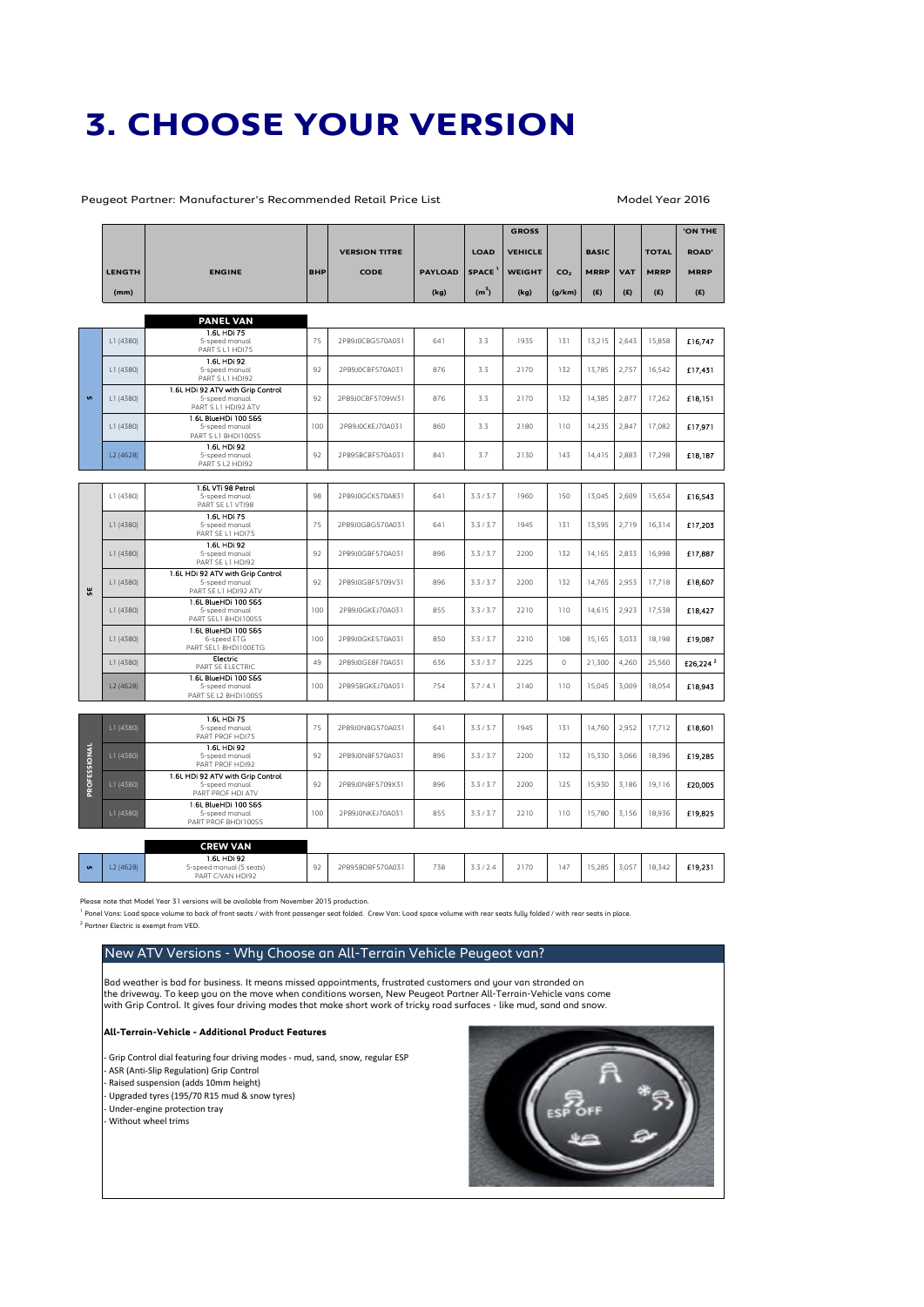## **4. CHOOSE YOUR OPTIONS**

| Key: $\bullet$ = standard ○ = option                                                                                                                   |                  |         |           |                    |                     |              |                |              |
|--------------------------------------------------------------------------------------------------------------------------------------------------------|------------------|---------|-----------|--------------------|---------------------|--------------|----------------|--------------|
|                                                                                                                                                        |                  | s       | SE        | <b>SE Electric</b> | <b>PROFESSIONAL</b> | <b>BASIC</b> | <b>VAT 20%</b> | <b>TOTAL</b> |
|                                                                                                                                                        |                  |         |           |                    |                     | <b>MRBP</b>  |                | <b>MRRP</b>  |
| <b>HEATING &amp; VENTILATION</b>                                                                                                                       |                  |         |           |                    |                     |              |                |              |
| Air conditioning and athermic windscreen                                                                                                               | REO1             | $\circ$ | $\circ$   | $\bullet$          | $\bullet$           | £600.00      | £120.00        | £720.00      |
| <u>TECHNOLOGY &amp; ENTERTAINMENT</u>                                                                                                                  |                  |         |           |                    |                     |              |                |              |
| Peugeot Connect USB with Bluetooth®                                                                                                                    | <b>WLRW</b>      | $\circ$ | $\circ$   | $\circ$            |                     | £180.00      | £36.00         | £216.00      |
| Cruise control with speed limiter<br>Colour touchscreen, DAB digital radio, Bluetooth®                                                                 | RG03             | $\circ$ | $\bullet$ |                    | $\bullet$           | £150.00      | £30.00         | £180.00      |
| and USB socket                                                                                                                                         | <b>WLOV</b>      | $\circ$ |           |                    |                     | £400.00      | £80.00         | £480.00      |
| Available on Crew Van onlu<br><b>COMFORT &amp; CONVENIENCE</b>                                                                                         |                  |         |           |                    |                     |              |                |              |
| Rear parking aid                                                                                                                                       | UB01             | $\circ$ | О         | O                  | ٠                   | £200.00      | £40.00         | £240.00      |
| Front and rear parking aid with Look Pack                                                                                                              | UB03             | $\circ$ | $\circ$   |                    |                     | £490.00      | £98.00         | £588.00      |
| Front parking aid with Look Pack                                                                                                                       | <b>UB03</b>      |         |           |                    | $\circ$             | £300.00      | £60.00         | £360.00      |
| Front parking aid and rear parking camera with Look<br>Pack                                                                                            | UB07             |         |           |                    | $\circ$             | £600.00      | £120.00        | £720.00      |
| Overhead storage compartment                                                                                                                           | JO01             | $\circ$ | $\bullet$ | $\bullet$          | $\bullet$           | £50.00       | £10.00         | £60.00       |
| <b>Smokers Pack</b>                                                                                                                                    | AD01             | $\circ$ | $\circ$   | $\circ$            | $\circ$             | £20.00       | £4.00          | £24.00       |
| <b>SAFETY &amp; SECURITY</b>                                                                                                                           |                  |         |           |                    |                     |              |                |              |
| Alarm<br>Thatcham Category 1 approved                                                                                                                  | WD39             | $\circ$ | $\circ$   |                    | $\bullet$           | £150.00      | £30.00         | £180.00      |
| Driver and passenger side airbags<br>Includes front passenger airbag                                                                                   | NF02             |         | $\circ$   | $\circ$            | $\circ$             | £270.00      | £54.00         | £324.00      |
| Front passenger airbag                                                                                                                                 | NN01             | $\circ$ | $\circ$   | $\circ$            | $\circ$             | £120.00      | £24.00         | £144.00      |
| with deactivate switch                                                                                                                                 |                  |         |           |                    |                     |              |                |              |
| Serenity Pack: Active City Brake with Visibility Pack<br>Available only on Euro 6 engines.                                                             | D401             |         | $\circ$   |                    | $\circ$             | £450.00      | £90.00         | £540.00      |
| <b>EXTERIOR FEATURES</b>                                                                                                                               |                  |         |           |                    |                     |              |                |              |
| Tough pack                                                                                                                                             |                  |         |           |                    |                     |              |                |              |
| Raised suspension (adds 10mm height)<br>Without wheel trims                                                                                            |                  |         |           |                    |                     |              |                |              |
| Under engine protection tray (not available on ETG versions)<br>Standard on ATV versions                                                               | FX02             | $\circ$ | $\circ$   |                    | $\circ$             | £90.00       | £18.00         | £108.00      |
| 195/70 R15 tyres                                                                                                                                       |                  |         |           |                    |                     |              |                |              |
| Look Pack                                                                                                                                              |                  |         |           |                    |                     |              |                |              |
| Front fog lights<br>LED daytime running lights                                                                                                         |                  |         |           |                    |                     |              |                |              |
| Body colour front and rear bumpers, door mirrors, side and rear door handles,<br>side rubbing strips, number plate cowl and grille with chrome accents | <b>ED17</b>      | $\circ$ | $\circ$   | $\circ$            | $\circ$             | £200.00      | £40.00         | £240.00      |
| 15 inch 'Natéo' wheel covers<br>N/A with Clipper Blue paint. On L2 versions, rear bumper remains black.                                                |                  |         |           |                    |                     |              |                |              |
| Full size spare wheel                                                                                                                                  | RS03             | ٠       | ٠         | $\circ$            | ٠                   | £110.00      | £22.00         | £132.00      |
| Special paint - including Clipper Blue (E05V) and                                                                                                      | EO.              | $\circ$ | $\circ$   | $\circ$            | $\circ$             | £320.00      | £64.00         | £384.00      |
| Black (POXY)<br>Metallic / Pearlescent paint                                                                                                           | MO.              | $\circ$ | $\circ$   | $\circ$            | $\circ$             | £320.00      | £64.00         | £384.00      |
| Rear roof flap                                                                                                                                         |                  |         |           |                    |                     |              |                |              |
| Includes sliding side door<br>Not available on L2 or with twin sliding side doors<br>Not available on Crew Van                                         | NL01             | $\circ$ |           |                    |                     | £460.00      | £92.00         | £552.00      |
| Rear roof flap                                                                                                                                         | NL01             |         | $\circ$   |                    | $\circ$             | £240.00      | £48.00         | £288.00      |
| Not available on L2 or with twin sliding side doors                                                                                                    |                  |         |           |                    |                     |              |                |              |
| <b>EXTERIOR LIGHTING &amp; VISIBILITY</b>                                                                                                              |                  |         |           |                    |                     |              |                |              |
| <b>Visibility Pack</b><br>Automatic lights and wipers                                                                                                  | <b>NB08</b>      |         | О         |                    | $\circ$             | £190.00      | £38.00         | £228.00      |
| Front fog lights with cornering function<br>Automatic 'follow-me-home' headlights                                                                      |                  |         |           |                    |                     |              |                |              |
| Electrically folding heated door mirrors                                                                                                               | HU02             | $\circ$ | $\circ$   | $\circ$            | $\circ$             | £60.00       | £12.00         | £72.00       |
| KHEAD & FLOORING<br>BU                                                                                                                                 |                  |         |           |                    |                     |              |                |              |
| Half-height bulkhead with mesh grille<br>Includes load space access door                                                                               | PX26             | $\circ$ | $\circ$   | $\circ$            | $\bullet$           | £90.00       | £18.00         | £108.00      |
| Not available on Crew Van<br>Full separation bulkhead with window and insulating                                                                       |                  |         |           |                    |                     |              |                |              |
| lfelt in cab.                                                                                                                                          | <b>PX34</b>      | $\circ$ | $\circ$   | $\circ$            | $\circ$             | £200.00      | £40.00         | £240.00      |
| Note: Made of grey, toughened ABS plastic, not steel<br>Not available on Crew Van                                                                      |                  |         |           |                    |                     |              |                |              |
| <b>Durable plastic floor covering</b> in cargo area<br>Not available on Crew Van                                                                       | GB23             | $\circ$ | $\bullet$ | ٠                  | ٠                   | £40.00       | £8.00          | £48.00       |
| <b>DOOR &amp; WINDOW OPTIONS</b>                                                                                                                       |                  |         |           |                    |                     |              |                |              |
| Nearside sliding side door                                                                                                                             | PC18             | $\circ$ | ٠         | ٠                  | ٠                   | £220.00      | £44.00         | £264.00      |
| Not available on Crew Van<br>Offside sliding side door                                                                                                 | PC19             |         | $\circ$   | $\circ$            | $\circ$             | £220.00      | £44.00         | £264.00      |
| Twin sliding side doors                                                                                                                                | <b>PC19</b>      | $\circ$ |           |                    |                     | £440.00      | £88.00         | £528.00      |
| (standard on L2 and Crew Van)                                                                                                                          |                  |         |           |                    |                     |              |                |              |
| Unglazed rear doors<br>Standard on all version except Crew Van - available as no-cost option on Crew                                                   | PB07             | $\circ$ | $\bullet$ | ٠                  | $\bullet$           | £0.00        | £0.00          | £0.00        |
| Glazed rear doors with window in larger door heated & with                                                                                             |                  |         |           |                    |                     |              |                |              |
| windscreen wiper<br>Standard on Crew Van                                                                                                               | PB <sub>04</sub> | $\circ$ | $\circ$   | $\circ$            | $\circ$             | £160.00      | £32.00         | £192.00      |
| Glazed side doors (Crew Van only)                                                                                                                      | VG01             | $\circ$ |           |                    |                     | £0.00        | £0.00          | £0.00        |
| <b>DNAL OPTIONS</b>                                                                                                                                    |                  |         |           |                    |                     |              |                |              |
| Converter connection kit                                                                                                                               |                  |         |           |                    |                     |              |                |              |
| Including heavy duty battery and alternator<br>Only for use for electrical connections for integral elements of a vehicle<br>conversion                | BQ01             | $\circ$ | $\circ$   |                    | $\circ$             | £100.00      | £20.00         | £120.00      |
|                                                                                                                                                        |                  |         |           |                    |                     |              |                |              |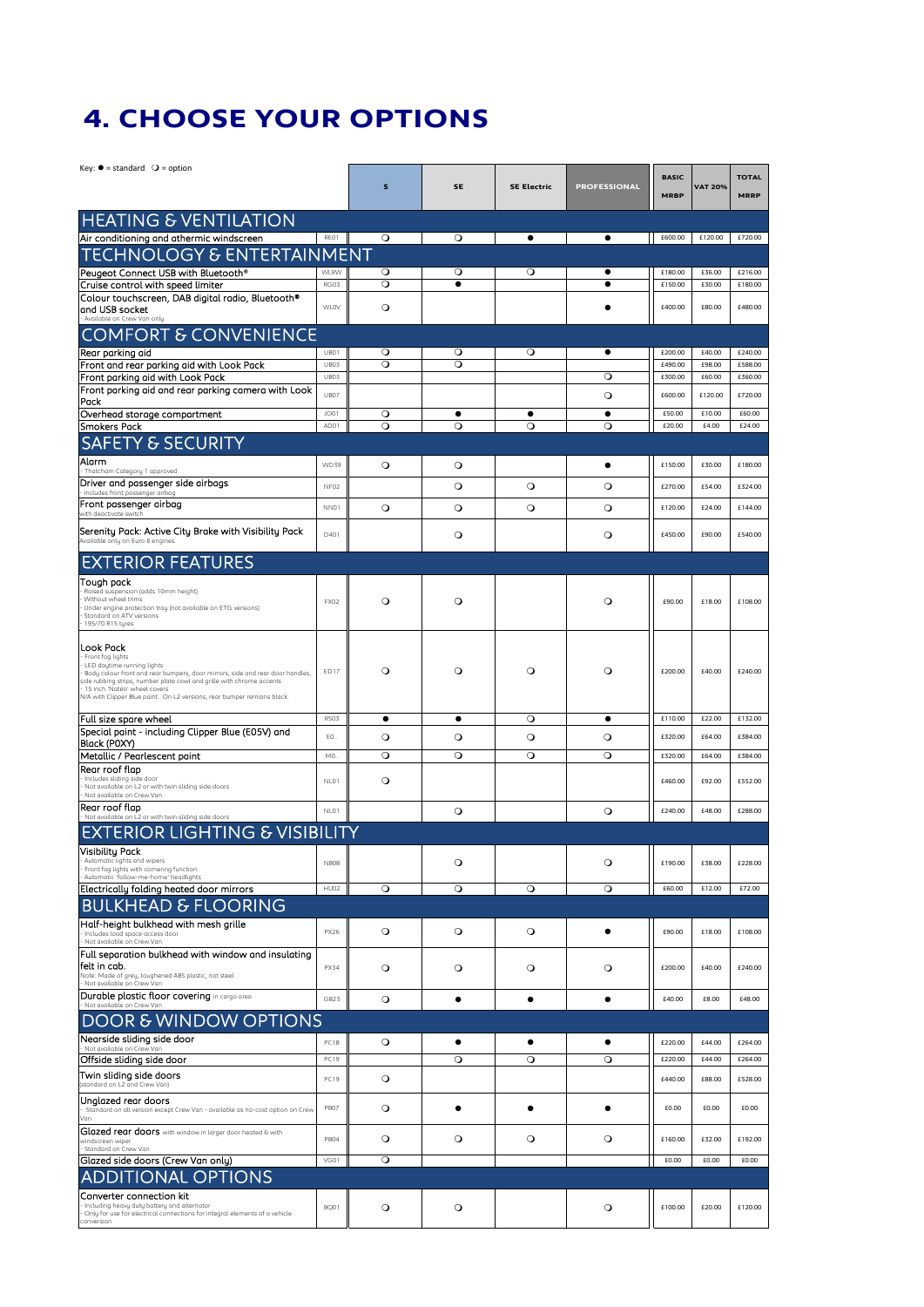## **5. CHOOSE YOUR EQUIPMENT**

| <b>Equipment Description</b>                                                                                                                                 | Code                               | s                       | <b>SE</b>               | <b>SE Electric</b>     | <b>PROFESSIONAL</b>                       |
|--------------------------------------------------------------------------------------------------------------------------------------------------------------|------------------------------------|-------------------------|-------------------------|------------------------|-------------------------------------------|
| <b>BODY STYLE</b>                                                                                                                                            |                                    |                         |                         |                        |                                           |
| Panel Van - equipment variations for Crew and Window Van are shown next to each item<br><b>HEATING &amp; VENTILATION</b>                                     |                                    |                         | $\bullet$               | ٠                      | $\bullet$                                 |
| Heater with 4 dashboard air vents<br>Directional heating and air recycling                                                                                   | $\sim$                             | $\bullet$               | ٠<br>$\bullet$          | $\bullet$              | $\bullet$                                 |
| Manual air conditioning and athermic windscreen                                                                                                              | REO1                               | $\circ$                 | $\circ$                 | $\bullet$              |                                           |
| <b>TECHNOLOGY &amp; ENTERTAINMENT</b><br>RD4 radio/CD player (MP3 CD compatible) with steering mounted controls                                              | WLKX                               | $\bullet$               | ٠                       | ٠                      |                                           |
| Peugeot Connect USB with Bluetooth®<br>Colour touchscreen, DAB digital radio, Bluetooth® and USB socket                                                      | WLRW                               | $\circ$                 | $\circ$                 | $\circ$                |                                           |
| NB: Optional on Crew Van only<br>TomTom GO 5000 semi-integrated navigation                                                                                   | <b>WLOV</b>                        | $\circ$                 |                         |                        | $\bullet$                                 |
| Speed limiter<br>Cruise Control                                                                                                                              | <b>RG12</b>                        |                         |                         | $\circ$<br>٠           |                                           |
| Cruise control with speed limiter                                                                                                                            | RG03                               | $\circ$                 | ٠                       |                        | ٠                                         |
| <b>COMFORT &amp; CONVENIENCE</b><br>Height and reach adjustable steering wheel                                                                               | VH01                               |                         |                         | ٠                      |                                           |
| Variable power assisted steering<br>Rear parking aid                                                                                                         | $\sim$<br>UB01                     | $\bullet$<br>$\circ$    | ٠<br>$\circ$            | ٠<br>$\circ$           | ٠<br>$\bullet$                            |
| Front and rear parking aid with Look Pack                                                                                                                    | UB03                               | $\circ$                 | $\circ$                 |                        | $\circ$                                   |
| Front parking aid and rear parking camera with Look Pack<br>Two-speed front wipers                                                                           | UB07<br>$\sim$                     | $\bullet$               | ٠                       | ٠                      | $\circ$<br>$\bullet$                      |
| Electric front windows with one-touch on driver's side<br><b>SAFETY &amp; SECURITY</b>                                                                       | LT03                               | $\bullet$               | $\bullet$               | $\bullet$              | $\bullet$                                 |
| ASR+ Grip Control (including ESC) with raised suspension & uprated mud & snow tyres                                                                          | UF02                               | ● ATV only<br>$\bullet$ | ● ATV only<br>$\bullet$ | $\bullet$              | ● ATV only<br>$\bullet$                   |
| ESC with Hill Start Assist, ABS braking including EBA and EBFD<br>Automatic activation of hazard warning lights on major deceleration                        | UF01<br>$\sim$                     | ٠                       | ٠                       | $\bullet$              | ٠                                         |
| Driver's airbag<br>Passenger airbag with deactivate switch                                                                                                   | $\overline{\phantom{a}}$<br>NN01   | $\bullet$<br>$\circ$    | $\bullet$<br>$\circ$    | $\bullet$<br>$\circ$   | ٠                                         |
| Side airbags<br>Rolling code transponder immobiliser (Thatcham approved)                                                                                     | NF02<br>÷                          | $\bullet$               | $\circ$<br>٠            | $\circ$<br>٠           | $\circ$<br>٠                              |
| Dashboard mounted central locking push button and auto locking above 7mph<br>Visible VIN at base of windscreen                                               | $\overline{\phantom{a}}$<br>$\sim$ | $\bullet$<br>$\bullet$  | $\bullet$<br>٠          | ٠<br>٠                 | $\bullet$<br>٠                            |
| Plus Pack: One-touch electric windows, electrically adjustable door mirrors, remote central locking                                                          | WD37                               |                         | ٠                       | ٠                      |                                           |
| Alarm - Thatcham Category 1 approved<br>Deadlocks, 2 plip keys, separate locking for cab                                                                     | <b>WD39</b><br><b>WD38</b>         | $\circ$<br>$\bullet$    | $\circ$<br>$\bullet$    | $\circ$<br>$\bullet$   | $\bullet$                                 |
| Full size steel spare wheel<br><b>EXTERIOR FEATURES</b>                                                                                                      | <b>RS03</b>                        | $\bullet$               | $\bullet$               | $\circ$                |                                           |
| Tough Pack: Raised suspension (adds 10mm height), without wheel trims, under engine protection                                                               |                                    |                         |                         |                        |                                           |
| tray, (not available on ETG versions), standard on ATV versions, 195/70 R15 tyres                                                                            | FX02                               | $\circ$                 | $\circ$                 |                        |                                           |
| 15 inch steel wheels with black hub<br>15 inch steel wheels with 'Atacama' wheel trims                                                                       | $\sim$                             | $\bullet$               | $\bullet$               | $\bullet$              | $\bullet$ (ATV)<br>$\bullet$ (except ATV) |
| <b>EXTERIOR LIGHTING &amp; VISIBILITY</b>                                                                                                                    |                                    |                         |                         |                        |                                           |
| Visibility Pack: Automatic lights and wipers, front fog lights, automatic 'follow-me-home'<br>headlights<br>Height adjustable halogen headlights             | <b>NB08</b>                        |                         | $\circ$<br>$\bullet$    | ٠                      | ٠                                         |
| Electrically folding door mirrors                                                                                                                            | HU02                               | $\circ$                 | $\circ$                 | $\circ$                | $\circ$                                   |
| High level third brake light<br><b>BULKHEAD &amp; FLOORING</b>                                                                                               | $\sim$                             | ٠                       | ٠                       | ٠                      | ٠                                         |
| Driver's ladder frame protector<br>Half-height steel bulkhead with mesh grille and load space access door                                                    | <b>PX02</b><br><b>PX26</b>         | $\circ$                 | ٠<br>$\circ$            | $\circ$                | $\bullet$                                 |
| Hard plastic floor protection in cargo area (not available on Crew Van)                                                                                      | GB23                               | $\circ$                 | $\bullet$               | $\bullet$              | $\bullet$                                 |
| <b>DOORS</b><br>Nearside side sliding door (Twin sliding doors standard on L2)                                                                               | PC18                               | $\circ$                 | ٠                       | ٠                      |                                           |
| Twin sliding side doors (standard on L2 and Crew Van)<br>Unglazed asymmetric rear doors, opening to 180 degrees (optional on Crew Van)                       | <b>PC19</b><br>PB07                | $\circ$<br>$\bullet$    | $\circ$<br>٠            | $\circ$<br>٠           | $\circ$<br>٠                              |
| Glazed asymmetric rear doors, opening to 180 degrees (standard on Crew Van); window in larger<br>door is heated, with windscreen wiper                       | PB04                               | $\circ$                 | $\circ$                 | $\circ$                |                                           |
| <b>INSTRUMENTS</b>                                                                                                                                           |                                    |                         |                         |                        |                                           |
| Water temperature gauge<br>Trip computer                                                                                                                     | $\sim$                             | ٠<br>٠                  | $\bullet$<br>$\bullet$  | ٠                      | ٠<br>٠                                    |
| Driver seatbelt unfastened warning<br>Distance to next service indicator                                                                                     | $\overline{\phantom{a}}$           | $\bullet$<br>٠          | $\bullet$<br>٠          | $\bullet$<br>$\bullet$ | ٠<br>٠                                    |
| <b>INTERIOR FEATURES</b>                                                                                                                                     |                                    |                         |                         |                        |                                           |
| Overhead storage shelf in cabin<br>Courtesy light to cabin and load area                                                                                     | <b>JO01</b><br>$\sim$              | $\circ$<br>٠            | ٠<br>٠                  | ٠<br>$\bullet$         | $\bullet$<br>٠                            |
| 12 volt socket in dashboard<br>12 volt socket in cargo area                                                                                                  | ×<br>$\sim$                        | ٠                       | $\bullet$<br>٠          | $\bullet$<br>$\bullet$ | $\bullet$<br>٠                            |
| 6 tie-down hooks in cargo area<br>Sliding drawer under driver's seat                                                                                         | $\sim$<br>$\sim$                   | ٠<br>٠                  | $\bullet$<br>٠          | ٠<br>٠                 | ٠<br>٠                                    |
| <b>SEATING</b>                                                                                                                                               |                                    |                         |                         |                        |                                           |
| Driver's seat adjustable for height, rake and reach<br>Multi Flex passenger seat - dual passenger seat with fold-into-floor outer seat                       | AX05                               | $\bullet$               | ٠<br>٠                  | ٠<br>$\bullet$         | $\bullet$<br>٠                            |
| Single passenger seat, adjustable for rake and reach, with fold-down backrest and integrated cup<br>holders                                                  | AX02                               | $\bullet$               |                         |                        |                                           |
| Height adjustable head restraints on all seats<br>Crew Van - Flexible second row of seats with integrated bulkhead.                                          | $\overline{\phantom{a}}$           | $\bullet$<br>$\bullet$  | ٠                       | $\bullet$              | ٠                                         |
| <b>ADDITIONAL OPTIONS</b>                                                                                                                                    |                                    |                         |                         |                        |                                           |
| Rapid Charging Facility - only available on Electric version<br>Converter Connection Kit:                                                                    | QU01                               |                         |                         | $\bullet$              |                                           |
| heavy duty battery and alternator included on non-Electric versions<br>Only for use for electrical connections for integral elements of a vehicle conversion | BQ01                               | $\circ$                 | $\circ$                 |                        | $\circ$                                   |
|                                                                                                                                                              |                                    |                         |                         |                        |                                           |

 $\bullet$  Standard  $\circ$  Option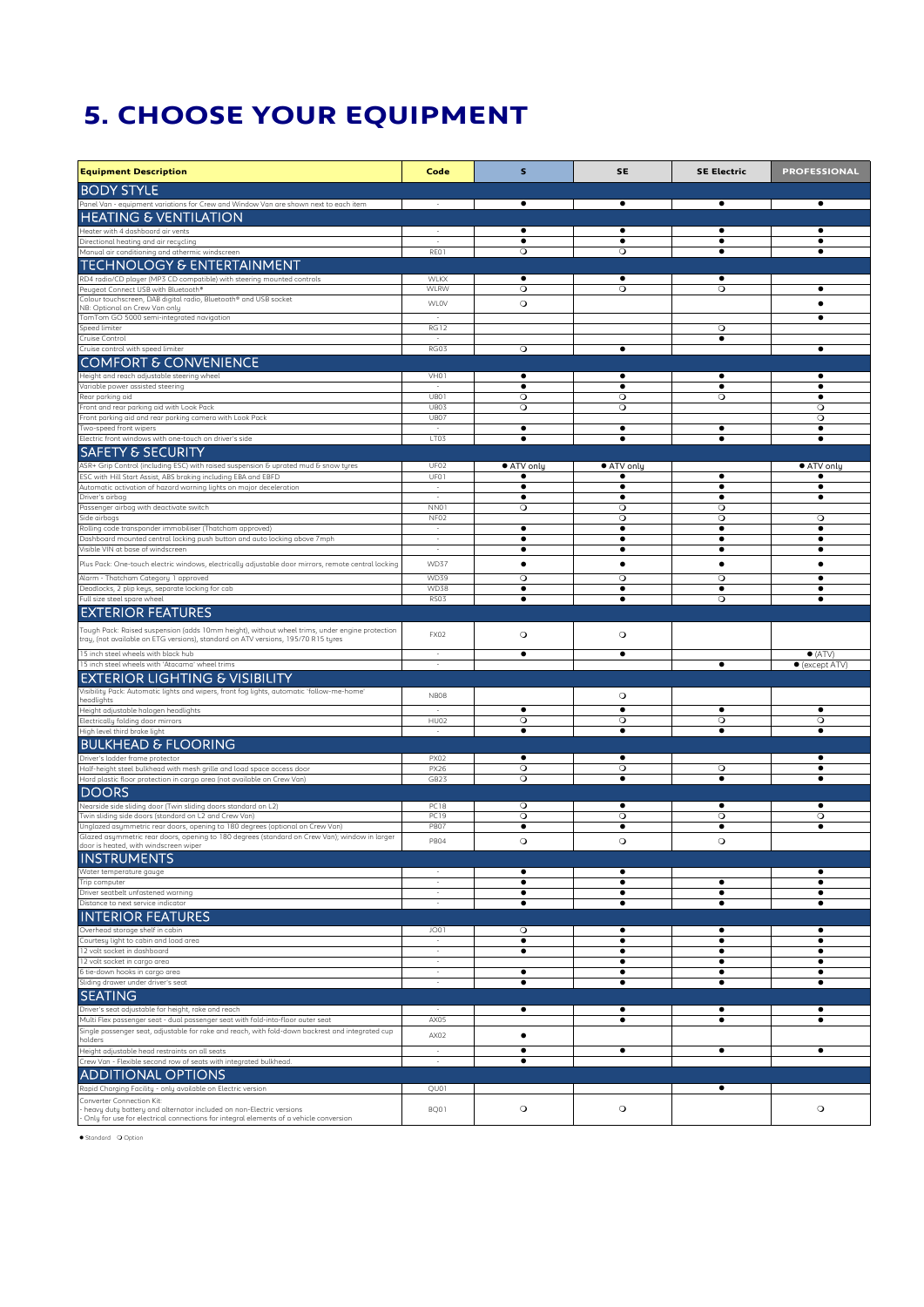# **6. CHOOSE YOUR COLOUR**

### **6.1 COLOURS AND TRIMS**

|                     |                              |      |                     | <b>SOLID COLOURS</b> |                                 | <b>METALLIC PAINT</b>    |              |            |  |
|---------------------|------------------------------|------|---------------------|----------------------|---------------------------------|--------------------------|--------------|------------|--|
|                     |                              |      | <b>Bignca White</b> | Ardent Red           | Clipper Blue<br>(special paint) | Black<br>(special paint) | Aluminium    | Shark Grey |  |
|                     |                              |      | <b>POWP</b>         | POX9                 | E05V                            | P0XY                     | M0ZR         | MO9P       |  |
| s                   | Mistral Blue / Grey<br>Cloth | 9WFZ |                     |                      | $\circ$                         | $\circ$                  | $\Omega$     | ∩          |  |
| <b>SE</b>           | Mistral Blue / Grey<br>Cloth | 9WFZ |                     |                      | $\circ$                         | $\circ$                  | $\circ$      | $\Omega$   |  |
| <b>SE Electric</b>  | Mistral Blue / Grey<br>Cloth | 9WFZ |                     |                      | $\circ$                         | $\circ$                  | $\circ$      | $\Omega$   |  |
| <b>PROFESSIONAL</b> | Mistral Blue / Grey<br>Cloth | 9WFZ |                     |                      | $\circ$                         | $\circ$                  | $\circ$      | $\Omega$   |  |
|                     |                              |      |                     |                      |                                 |                          | $£320 + VAT$ |            |  |









Black (Special Paint)

Aluminium (Metallic)

Shark Grey (Metallic)

Please be aware that when requesting Clipper Blue special paint, additional costs will be incurred and lead times will be increased.

Please be aware that when requesting derogation special paint, additional costs will be incurred and lead times will be increased and the strip between headlights, above the ricuse se amare that mich requesting acrogation special paint;

### **6.2 HUBCAPS AND WHEELS**

|                                                                                  | s           | <b>SE</b>   | <b>SE Electric</b> | <b>PROFESSIONAL</b> |
|----------------------------------------------------------------------------------|-------------|-------------|--------------------|---------------------|
| 15 inch steel wheels with black hub                                              |             |             |                    | (ATV)               |
| 15 inch steel wheels with 'Atacama' wheel<br>trims                               |             |             |                    | (except ATV)        |
| 15 inch steel wheels with 'Natéo' wheel trims<br>(as part of optional Look Pack) | (Look Pack) | (Look Pack) | (Look Pack)        | (Look Pack)         |



 $\bullet$  standard  $\bullet$  option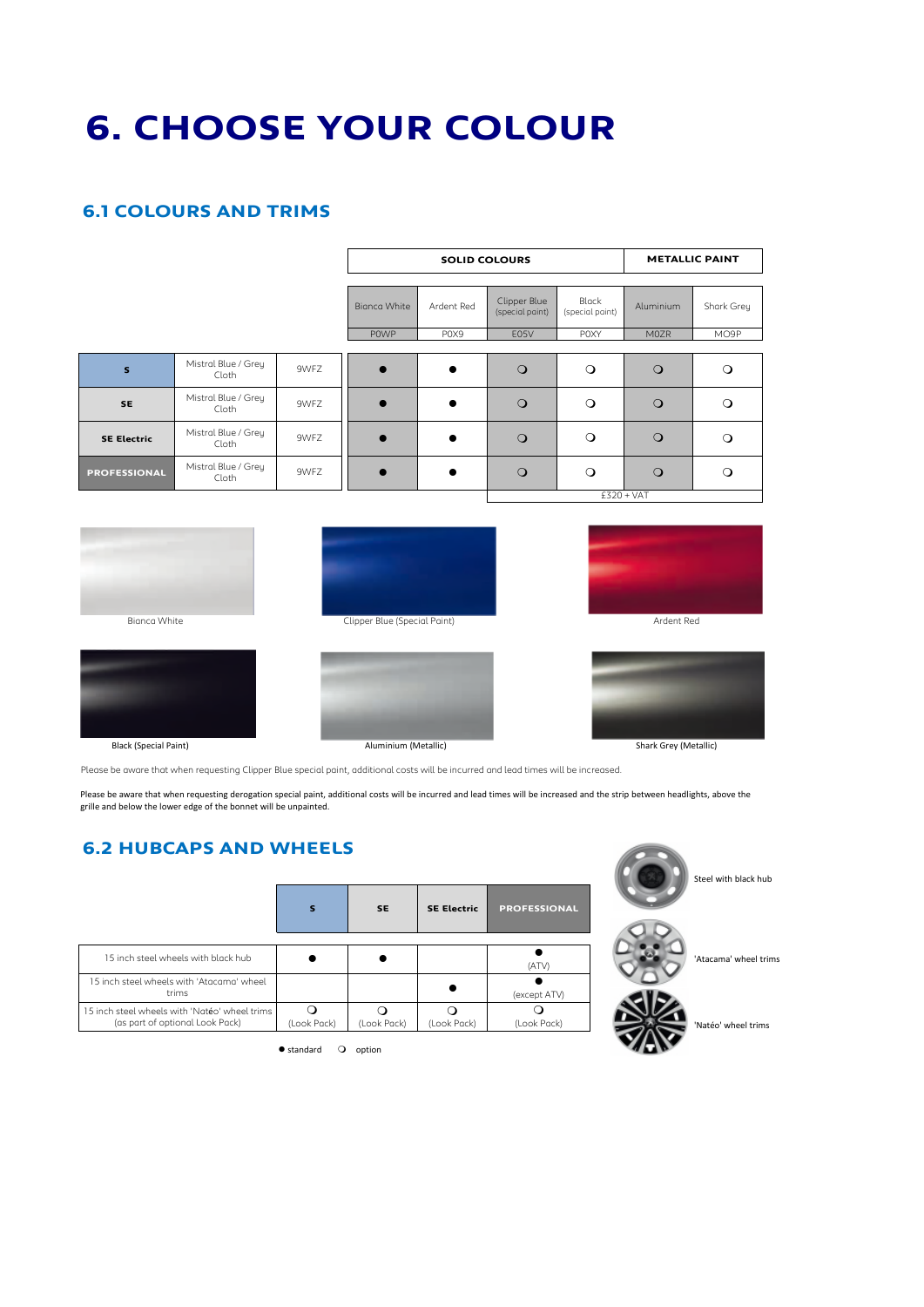### **7.1 KNOW EVERYTHING ABOUT YOUR PARTNER**

|                                                                      | <b>Panel Van</b><br>Crew Van |                            |                           |                                                 |                                                                    |                                                                                                                 |                                                        |                                |                                     |
|----------------------------------------------------------------------|------------------------------|----------------------------|---------------------------|-------------------------------------------------|--------------------------------------------------------------------|-----------------------------------------------------------------------------------------------------------------|--------------------------------------------------------|--------------------------------|-------------------------------------|
|                                                                      | L1 1.6L<br>VTi 98 Petrol     | L1 1.6L<br><b>HDi 75</b>   | L1 1.6L<br><b>HDi 92</b>  | L1 1.6L<br><b>BlueHDi 100</b><br><b>S&amp;S</b> | L1 1.6L<br><b>BlueHDi 100</b><br><b>S&amp;S ETG</b>                | L2 1.6L<br><b>HDi 92</b>                                                                                        | <b>L2 1.6L</b><br><b>BlueHDi 100</b><br><b>S&amp;S</b> | Electric                       | L2 1.6L<br><b>HDi 92</b><br>5-Seats |
| <b>DRIVETRAIN</b>                                                    |                              |                            |                           |                                                 |                                                                    |                                                                                                                 |                                                        |                                |                                     |
| Fuel Type                                                            | Petrol                       | Diesel                     | Diesel                    | Diesel                                          | Diesel                                                             | Diesel                                                                                                          | Diesel                                                 | Electric                       | Diesel                              |
| Cubic capacity                                                       | 1598                         | 1560                       | 1560                      | 1560                                            | 1560                                                               | 1560                                                                                                            | 1560                                                   | N/A                            | 1560                                |
| Bore and stroke                                                      | 77 x 85.8                    | 75 x 88.3                  | 75 x 88.3                 | $75 \times 88.3$                                | $75 \times 88.3$                                                   | 75 x 88.3                                                                                                       | 75 x 88.3                                              | N/A                            | 75 x 88.3                           |
| Number of cylinders / valves                                         | 4/16                         | 4/8                        | 4/8                       | 4/8                                             | 4/8                                                                | 4/8                                                                                                             | 4/8                                                    | N/A                            | 4/8                                 |
| Maximum power hp (kw) @ rpm                                          | 98 (72) @ 6000<br>rpm        | 75 (55) @ 4000<br>rpm      | 90 (66) @ 4000<br>rpm     | 99 (73) @ 3750<br>rpm                           | 99 (73) @ 3750<br>rpm                                              | 90 (66) @ 4000<br>rpm                                                                                           | 99 (73) @ 3750<br>rpm                                  | 67 (49)                        | 90 (66) @ 4000<br>rpm               |
| Maximum torque lb ft (Nm) at rpm                                     | 112 (152) @                  | 136 (185) @                | 159 (215) @<br>1500 rpm   | 187 (254) @                                     | 187 (254) @<br>1750 rpm                                            | 159 (215) @<br>1500 rpm                                                                                         | 187 (254) @                                            | 148 (200) @<br>1500            | 159 (215) @ 1500                    |
| Transmission                                                         | 3500 rpm<br>5 speed manual   | 1500 rpm<br>5 speed manual | 5 speed manual            | 1750 rpm<br>5 speed manual                      | 6 speed<br>Electronically<br>Controlled<br>Manual Gearbox<br>(ETG) | 5 speed manual                                                                                                  | 1750 rpm<br>5 speed manual                             | Single speed<br>reduction gear | rpm<br>5 speed manual               |
| Driven Wheels                                                        | Front                        | Front                      | Front                     | Front                                           | Front                                                              | Front                                                                                                           | Front                                                  | Front                          | Front                               |
| <b>Power Assisted Steering</b>                                       |                              | ٠                          | ٠                         | ٠                                               |                                                                    | ٠                                                                                                               | ٠                                                      | ٠                              | ٠                                   |
| <b>BRAKES</b>                                                        |                              |                            |                           |                                                 |                                                                    |                                                                                                                 |                                                        |                                |                                     |
| ABS - four sensors                                                   | ٠                            | ٠                          | ٠                         | ٠                                               | ٠                                                                  | ٠                                                                                                               | ٠                                                      | ٠                              |                                     |
| Front disc ventilated (283mm)                                        | ٠                            | ٠                          | ٠                         | ٠                                               | ٠                                                                  | ٠                                                                                                               | ٠                                                      | ٠                              | ٠                                   |
| Solid rear disc (268mm)                                              |                              | ٠                          | ٠                         | ٠                                               | ٠                                                                  | ٠                                                                                                               | ٠                                                      |                                | ٠                                   |
|                                                                      |                              |                            |                           |                                                 |                                                                    |                                                                                                                 |                                                        |                                |                                     |
| <b>SUSPENSION &amp; TYRES</b><br>Front                               |                              |                            |                           |                                                 |                                                                    | Pseudo-Macpherson type with lower wishbone struts, coil springs, telescopic hydraulic dampers and anti-roll bar |                                                        |                                |                                     |
| Rear                                                                 |                              |                            |                           |                                                 |                                                                    | Deformable axle with coil springs, telescopic hydraulic dampers and anti-roll bar                               |                                                        |                                |                                     |
| Tyres                                                                | 195/65 R15                   | 195/65 R15                 | 195/65 R15                | 195/65 R15                                      | 195/65 R15                                                         | 195/65 R15                                                                                                      | 195/65 R15                                             | 195/70 R15                     | 195/65 R15                          |
|                                                                      |                              |                            |                           |                                                 |                                                                    |                                                                                                                 |                                                        |                                |                                     |
| <b>FUEL TANK</b>                                                     |                              |                            |                           |                                                 |                                                                    |                                                                                                                 |                                                        |                                |                                     |
| Capacity (litres)                                                    | 60                           | 60                         | 60                        | 60                                              | 60                                                                 | 60                                                                                                              | 60                                                     | N/A                            | 60                                  |
| <b>FUEL CONSUMPTION</b>                                              |                              |                            |                           |                                                 |                                                                    |                                                                                                                 |                                                        |                                |                                     |
| EU Directive 2003/73/EC<br>Urban MPG (L/100km) (Mile/kWh)            | 34.0 (8.3)                   | 48.7 (5.8)                 | 49.6 (5.7)                | 58.9 (4.8)                                      | 67.3 (4.2)                                                         | 44.8 (6.3)                                                                                                      | 58.9 (4.8)                                             | 4.5 (Mile/kWh)                 | 43.5 (6.5)                          |
| Extra urban MPG (L/100km)                                            | 53.3 (5.3)                   | 61.4(4.6)                  | 60.1(4.7)                 | 72.4 (3.9)                                      | 68.9(4.1)                                                          | 55.4(5.1)                                                                                                       | 72.4 (3.9)                                             | N/A                            | 54.3(5.2)                           |
| Combined MPG (L/100km)                                               | 43.5(6.5)                    | 56.5(5.0)                  | 56.5 (5.0)                | 67.3(4.2)                                       | 68.9(4.1)                                                          | 51.4(5.5)                                                                                                       | 67.3(4.2)                                              | N/A                            | 50.4(5.6)                           |
|                                                                      |                              |                            |                           |                                                 |                                                                    |                                                                                                                 |                                                        |                                |                                     |
| <b>ENGINE PERFORMANCE</b><br>Half payload calculation                |                              |                            |                           |                                                 |                                                                    |                                                                                                                 |                                                        |                                |                                     |
| Maximum Speed (mph)                                                  | 108                          | 94                         | 99                        | 101                                             | 104                                                                | 99                                                                                                              | 101                                                    | 68                             | 99                                  |
| Acceleration 0 - 62 mph (sec)                                        | 14.0                         | 17.6                       | 15.3                      | 14.5                                            | 18.1                                                               | 17.0                                                                                                            | 14.6                                                   | 18.7                           | 17.0                                |
|                                                                      |                              |                            |                           |                                                 |                                                                    |                                                                                                                 |                                                        |                                |                                     |
| <b>EMISSIONS INFORMATION</b><br>Carbon dioxide (CO2) emission (g/km) | 150                          | 131                        | 132                       | 110                                             | 108                                                                | 143                                                                                                             | 110                                                    | 0                              | 147                                 |
| <b>Regulated Emissions Standard</b>                                  | Euro 6                       | Euro 5                     | Euro 5                    | Euro 6                                          | Euro 6                                                             | Euro 5                                                                                                          | Euro 6                                                 | Euro 6                         | Euro 5                              |
|                                                                      |                              |                            |                           |                                                 |                                                                    |                                                                                                                 |                                                        |                                |                                     |
| WEIGHTS (kg)                                                         |                              | 1450 (S)                   | 1440(S)                   | 1505 (S)                                        |                                                                    |                                                                                                                 |                                                        |                                |                                     |
| Mass in service                                                      | 1495                         | 1460 (SE/Pro)<br>870 (S)   | 1445 (SE/Pro)<br>875(S)   | 1520 (SE/Pro)                                   | 1565                                                               | 1525                                                                                                            | 1565                                                   | 1730                           | 1580                                |
| Mass in Service - front axle                                         | 890                          | 875 (SE/Pro)               | 880 (SE/Pro)              | 890                                             | 900                                                                | 915                                                                                                             | 920                                                    | 1200                           | 920                                 |
| Mass in Service - rear axle                                          | 593                          | 580 (S)<br>585 (SE/Pro)    | 565                       | 560 (S)<br>570 (SE/Pro)                         | 560                                                                | 610                                                                                                             | 620                                                    | 1300                           | 660                                 |
| Kerb weight - excludes driver                                        | 1319                         | 1294(S)<br>1304 (SE/Pro)   | 1289 (S)<br>1299 (SE/Pro) | 1320 (S)<br>1340 (SE/Pro)                       | 1355                                                               | 1289                                                                                                            | 1396                                                   | 1589                           | 1432                                |
| Gross vehicle weight (GVW)                                           | 1960                         | 1935 (S)<br>1945 (SE/Pro)  | 2165 (S)<br>2195 (SE/Pro) | 2180(5)<br>2195 (SE/Pro)                        | 2205                                                               | 2130                                                                                                            | 2150                                                   | 2225                           | 2170                                |
| Gross train weight (GTW)                                             | 3010                         | 2930                       | 3120(S)<br>3150 (SE/Pro)  | 3125(5)<br>3145 (SE/Pro)                        | 3150                                                               | 3130                                                                                                            | 3145                                                   |                                | 3130                                |
| Maximum payload<br>(weight of driver included in payload)            | 641                          | 641                        | 876 (S)<br>896 (SE/Pro)   | 860 (S)<br>855 (SE/Pro)                         | 850                                                                | 841                                                                                                             | 754                                                    | 636                            | 738                                 |
| Maximum braked trailer towing weight                                 | 1100                         | 995(S)<br>985 (SE/Pro)     | 955                       | 1250                                            | 1250                                                               | 1000                                                                                                            | 1200                                                   | Not Suitable for<br>Towing     | 960                                 |
| Maximum non-braked trailer towing                                    | 640                          | 680 (S)                    | 680 (S)                   | 690(5)                                          | 710                                                                | 715                                                                                                             | 700                                                    | Not Suitable for               | 750                                 |
| weight<br>Maximum towball weight                                     | 50                           | 685 (SE/Pro)<br>70         | 685 (SE/Pro)<br>40 (S)    | 700 (SE/Pro)<br>50                              | 50                                                                 | 50                                                                                                              | 48                                                     | Towing<br>Not Suitable for     | 40                                  |
| Maximum roof load                                                    |                              |                            | 60 (SE/Pro)<br>100        |                                                 |                                                                    |                                                                                                                 | 100                                                    | Towing                         | 100                                 |
|                                                                      | 100                          | 100<br>1050(S)             |                           | 100<br>$1050($ S)                               | 100                                                                | 100                                                                                                             |                                                        | 100                            |                                     |
| Maximum plated front axle                                            | 1080                         | 1090 (SE/Pro)<br>1120(S)   | 1110                      | 1080 (SE/Pro)                                   | 1080                                                               | 1100                                                                                                            | 1080                                                   | 1200                           | 1100                                |
| Maximum plated rear axle                                             | 1040                         | 1090 (SE/Pro)              | 1230                      | 1230                                            | 1230                                                               | 1230                                                                                                            | 1230                                                   | 1300                           | 1230                                |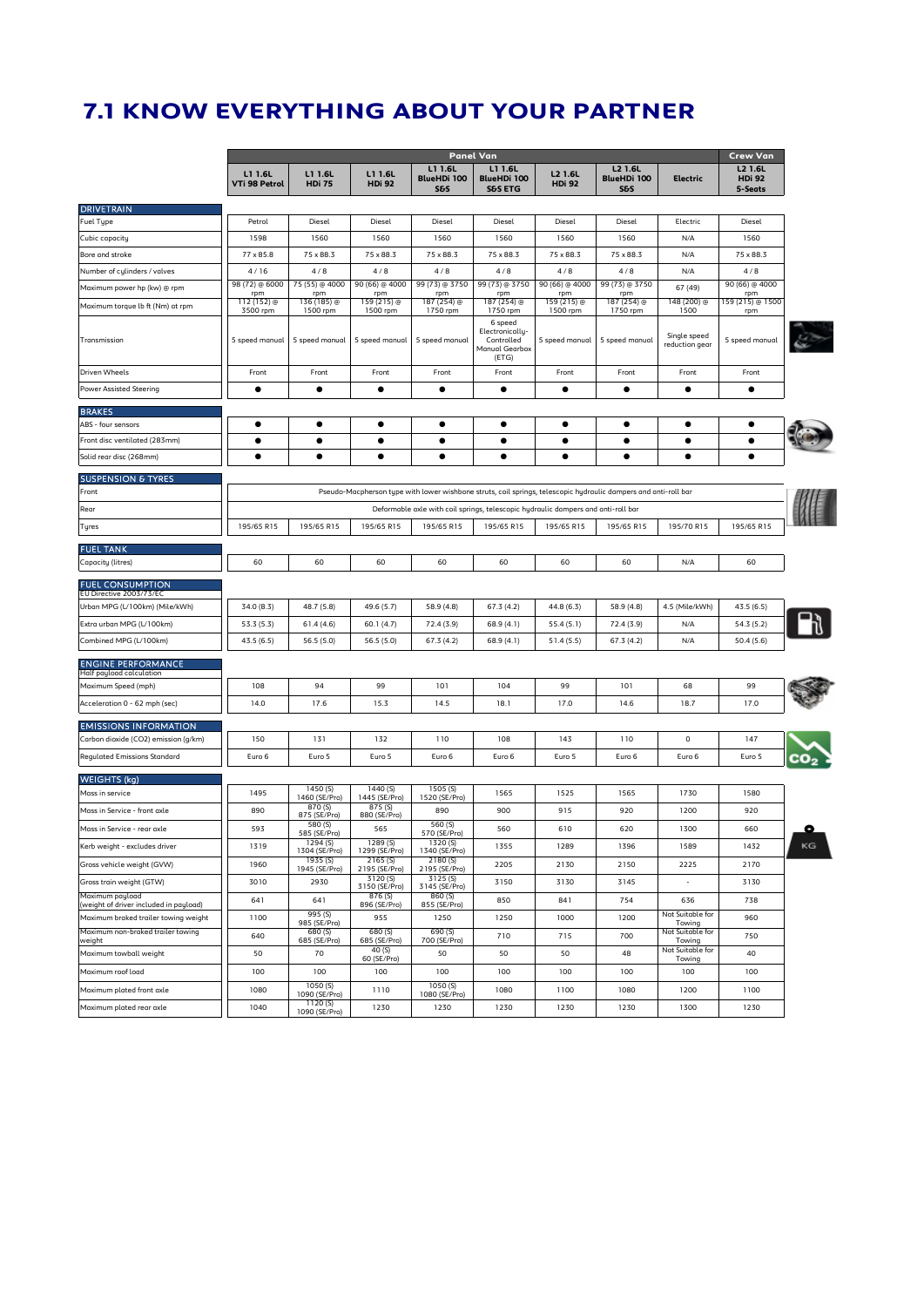## **7.2 KNOW EVERYTHING ABOUT YOUR PARTNER**

|                                                                                  | <b>L1 Panel Van</b>               | <b>L2 Panel</b><br>Van | L <sub>2</sub> Crew<br>Van |
|----------------------------------------------------------------------------------|-----------------------------------|------------------------|----------------------------|
|                                                                                  |                                   |                        |                            |
| <b>INTERIOR DIMENSIONS (mm)</b>                                                  |                                   |                        |                            |
| Volume (m3)                                                                      | 33                                | 3.7                    |                            |
| Volume (m3) with Multi Flex seat folded (if<br>applicable)                       | 3.7                               | 4.1                    |                            |
| Volume (m3) with rear bench seat folded<br>away (if applicable)                  |                                   | ä,                     | 3.3                        |
| Volume (m3) with rear bench seat in place<br>(if applicable)                     |                                   |                        | 2.4                        |
| Load floor length                                                                | 1800                              | 2050                   | 2050                       |
| Load floor length with Multi Flex seat<br>folded, to 10cm height (if applicable) | 3000                              | 3250                   |                            |
| Load floor length (m) with rear bench seat<br>folded away                        | ×,                                |                        | 1805                       |
| Load floor length (m) with rear bench seat<br>in place                           | ٠                                 | ٠                      | 1320                       |
| Maximum inside width with side sliding<br>door                                   | 1500                              | 1500                   | 1500                       |
| Interior Width between wheel arches                                              | 1230                              | 1229                   | 1229                       |
| Load width (without sliding doors)                                               | 1620                              | 1620                   |                            |
| Load width (with 1 sliding door)                                                 | 1500                              | 1500                   |                            |
| Load width (with 2 sliding doors)                                                | 1380                              | 1380                   | 1380                       |
| Maximum load height                                                              | 1250                              | 1250                   | 1250                       |
| Load height of side sliding door                                                 | 1100                              | 1100                   | 1100                       |
| Maximum load height of side sliding door                                         | 1192                              | 1192                   | 1192                       |
| Minimum width of side sliding door                                               | 640                               | 640                    | 640                        |
| Maximum width of side sliding door                                               | 737                               | 737                    | 737                        |
| Maximum width of rear opening                                                    | 1250                              | 1250                   | 1250                       |
| Load width at floor of rear opening                                              | 1230                              | 1230                   | 1230                       |
| Load width at top of rear opening                                                | 1100                              | 1100                   | 1100                       |
| Load height of rear opening                                                      | 1148                              | 1148                   | 1148                       |
| Rear load height (with 195/65 R15 tures)                                         | 584 (HDi 75) /<br>609 (all other) | 612                    | 612                        |

Please note: images shown below are from January 2015 Partner range; measurements are unchanged for New Partner.

**L1 Panel Van**



### EXTERIOR DIMENSIONS (mm)

| Overall length                                               | 4380 | 4628 | 4628 |
|--------------------------------------------------------------|------|------|------|
| Overall width including door mirrors                         | 2112 | 2112 | 2112 |
| Overall width with door mirrors folded                       | 1857 | 1857 | 1857 |
| Exterior Width between widest point of<br>front wheel arches | 1810 | 1810 | 1810 |
| Overall height (maximum)                                     | 1828 | 1834 | 1834 |
| Overall height (minimum)                                     | 1801 | 1805 | 1805 |
| Wheel Track (width)                                          | 1505 | 1505 | 1505 |
| Wheelbase (length)                                           | 2728 | 2728 | 2728 |
| Turning circle between kerbs (m)                             | 11   | 11   | 11   |

### **ELECTRICAL**

attery - not including Electric Version  $\begin{array}{|c|c|c|c|c|c|}\n\hline\n&400\text{\AA} & 400\text{\AA} & 400\text{\AA} \\
\hline\n\end{array}$ 

|          | 2.112m |  |
|----------|--------|--|
|          |        |  |
|          |        |  |
|          |        |  |
|          |        |  |
|          |        |  |
|          |        |  |
|          |        |  |
|          |        |  |
|          |        |  |
|          |        |  |
| 0.727m I |        |  |

### INSURANCE GROUP

|                                 | $S & SE$ HDi 75 = 1E-T2    |       | $3F - T2$ |
|---------------------------------|----------------------------|-------|-----------|
|                                 | S (excl. HDi 75) = 3E-T2   |       |           |
| Ratinas as recommended bu the   | SE VTi Petrol = 2E         |       |           |
|                                 | SE (excl. HDi 75) = 4E-T2  | 3F-T2 |           |
| Association of British Insurers | SE Electric = 5E           |       |           |
|                                 | PRO HDi $75 = 2E - T2$     |       |           |
|                                 | PRO (excl. HDi 75) = 4E-T2 |       |           |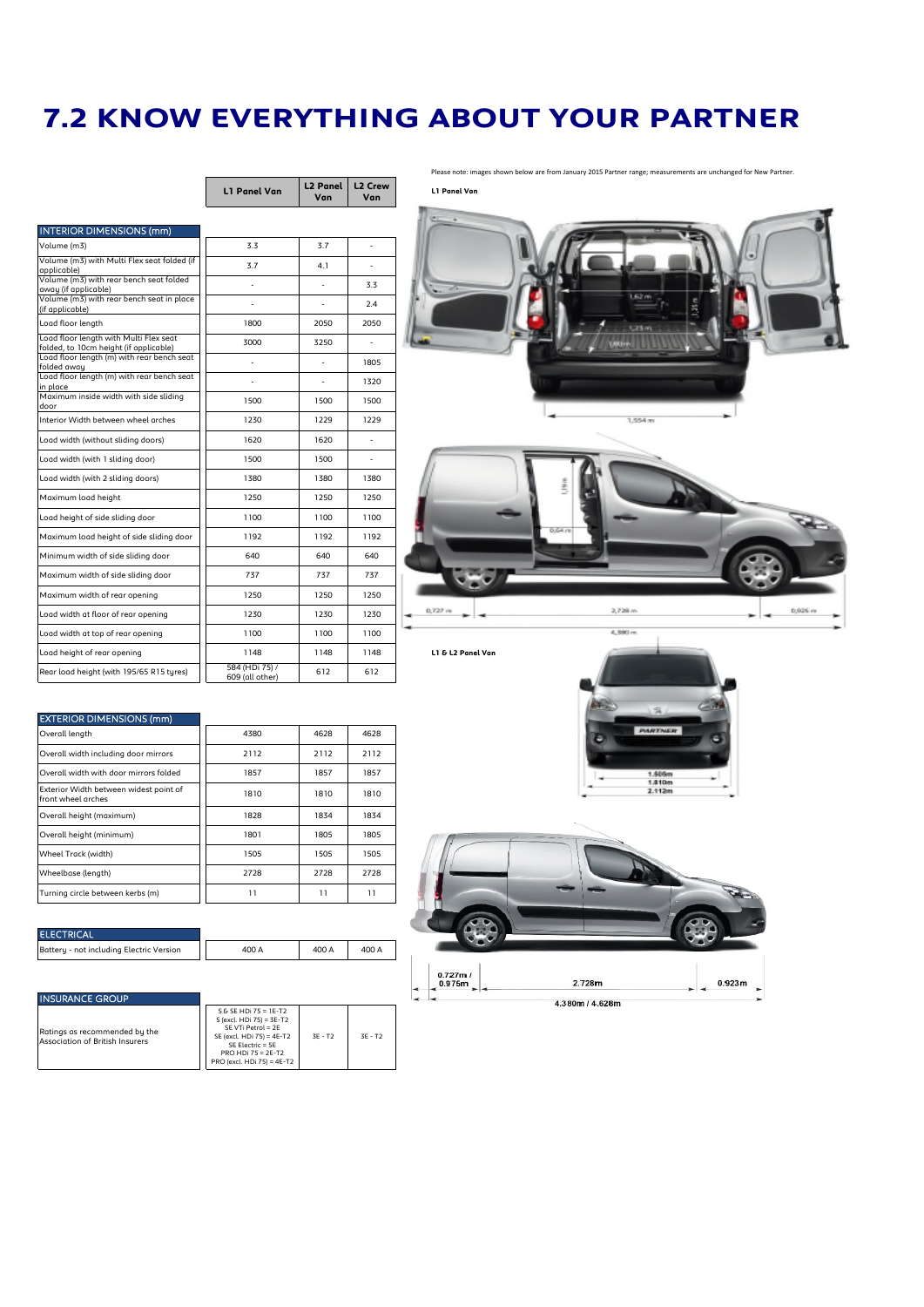# **8. FURTHER INFORMATION**

### **MANUFACTURERS RECOMMENDED RETAIL PRICE ON THE ROAD**

|                                    | <b>NEW PARTNER VAN</b> | <b>NEW PARTNER ELECTRIC</b> |  |
|------------------------------------|------------------------|-----------------------------|--|
|                                    | On the Road Costs      | On the Road Costs           |  |
| Delivery to Dealer & Number Plates | £507.50                | £507.50                     |  |
| <b>VAT</b>                         | £101.50                | £101.50                     |  |
| Vehicle Excise Dutu                | £225.00                | £0.00                       |  |
| <b>First Registration Fee</b>      | £55.00                 | £55.00                      |  |
| <b>Total OTR costs</b>             | £889.00                | £664.00                     |  |

### VAT is calculated at 20 %

VAT is not applicable to cars sold in the Channel Islands

### **PEUGEOT 3 YEARS OF WARRANTY**

All vehicles first registered in the UK and purchased from a UK Peugeot Dealer benefit from a Peugeot 2 - Year unlimited mileage manufacturer's warranty and a free optional additional 1 year of warranty provided by the Peugeot Dealer Network in the UK. This additional warranty carries a mileage limit of 100,000 miles from first registration and is dependent upon the manufacturer's recommended servicing being carried out at the specified time or distance intervals. For full terms and conditions, please consult your Peugeot Dealer in the UK.

### **PEUGEOT PARTNER ELECTRIC WARRANTY**

Vehicle Warranty (excluding battery, motor and other drivetrain components)

All Peugeot Partner Electric vans first registered in the UK and purchased from a UK Peugeot Dealer benefit from a Peugeot 3 year / 100,000 mile manufacturer warranty.

Drivetrain Warranty (including motor and other drivetrain components)

All Peugeot Partner Electric vans first registered in the UK and purchased from a UK Peugeot Dealer benefit from a Peugeot 5 year / 40,000 mile manufacturer drivetrain warranty.

Battery Warranty

All Peugeot Partner Electric vans first registered in the UK and purchased from a UK Peugeot Dealer benefit from a Peugeot 8 year / 60,000 mile manufacturer battery warranty.

#### **PEUGEOT ASSISTANCE**

All new Peugeots come with Peugeot Assistance, our breakdown assistance service. Provided by the AA, Peugeot Assistance is available every minute of the day and night; 365 days of the year, for you and anyone else driving your Peugeot with your permission.

Please note that Peugeot Assistance provides assistance in relation to vehicle warranty based faults on your Peugeot. It does not provide cover for nonvehicle warranty faults such as:

• the use of incorrect fuel, or lack of fuel

• wheel changes, punctured tyres

• instances where keys have been locked inside the vehicle, lost or stolen.

• road traffic accidents

Peugeot Assistance is free for the first year and includes European cover, homestart, roadside assistance, vehicle recovery and a free replacement car or hotel accommodation if required. Peugeot Assistance can be extended for a further 12 or 24 months, or to protect you against non-vehicle warranty fault incidents, at specially discounted rates for Peugeot owners by calling 0870 752 7050. Call charges to this number from landlines and mobile networks may vary. For more information please contact your phone provider.

#### **PEUGEOT FINANCIAL SERVICES**

Peugeot Financial Services have a number of financial products designed to help you afford the Peugeot of your choice.

We can arrange a finance plan quicky and conveniently. What's more, it will be as suited to your needs as your new Peugeot

Our finance plans combine all the know how of a company that has an extensive knowledge of the car market with a financial service you can trust. Tell your

Peugeot dealer what you want and let us do the rest. Just ask for a free, no obligation quote. Written quotations are available on request from Peugeot

Financial Services, Quadrant House, Princess Way, Redhill Rh1 1QA. Finance is subject to status. Over 18's only, a guarantee may be required.

#### **PEUGEOT OPEN ROAD**

At Peugeot, we believe that you shouldn't have to worry about servicing bills and repair costs. Open road not only helps you to manage the cost of your vehicle's servcing bils, it also includes cover for any unexpected repairs that are caused by natural wear and tear.

With Open Road you simply pay a small monthly premium by Direct Debit instead of paying the whole bill every time your vehicle has a service or repairs undertaken on it.

To become a member of Open Road just contact your local Peugeot Dealer for full details

#### **PEUGEOT INSURANCE**

Peugeot Insurance has been designed for Peugeot owners. Our approved repairer network will make sure your Peugeot is repaired by Peugeot specialists with guaranteed repairs which won't affect your warranty<sup>1</sup> plus we'll give you a free courtesy car for the duration of the repair<sup>2</sup>.

To see how much you could save call Peugeot Insurance today on 0870 0240 206. Call charges to this number from landlines and mobile networks may vary. For more information please contact your phone provider.

¹ Your legal rights are not affected. ²When you use an approved repairer subject to availability. Lines open 8am-8pm weekdays, 9am-5pm Saturdays. Max call charge from a BT landline is 8p per minute. Calls may be monitored and recorded. Peugeot Insurance is arranged by Banque PSA Finance and underwritten by UK Insurance Limited, The Wharf, Neville Street, Leeds, LS1 4AZ, a member of the General Insurance Standards Council. Subject to underwriting criteria.

#### **HM FORCES MILITARY SALES**

For details of HM Forces tax-free military sales contact Peugeot Export, 615 Penistone Road, Sheffield S6 2GA. For further information call 0114 285 6181 or peugeot.export@peugeotmail.co.uk.

#### **TERMS AND CONDITIONS**

Every endeavour has been made to ensure that the information, details and descriptions set out in this literature are correct, at the time of going to print. It is our policy to continually improve our vehicles in every way and we reserve the right to modify our vehicles price, specification (including colour), equipment, accessories and characteristics or to discontinue any model, without notice, at any time. To avoid any misunderstandings you are advised to check with your Peugeot dealer the specification (including colour), equipment accessories and equipment relating to any Peugeot vehicle and the exact cost and availability prior to ordering.

Where a feature is described as an option in this publication it should be assumed that it is at extra cost unless specifically stated otherwise

Issued by Sales and Marketing, Peugeot Motor Company PLC, Pinley House, 2 Sunbeam Way, Coventry CV3 1ND.